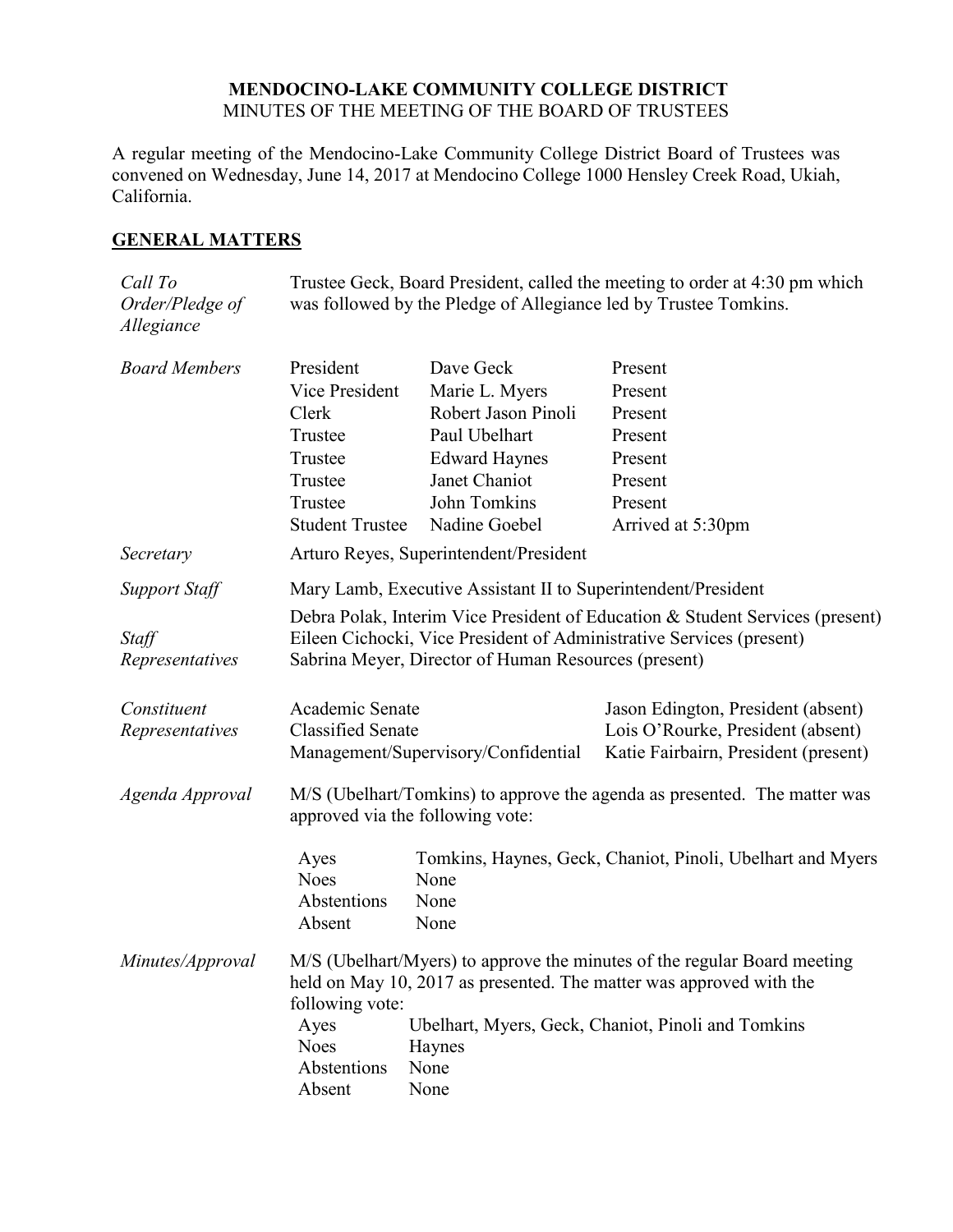*Public Comments on Closed Session Items*

There were no comments from the public on items to be discussed in closed session.

## **CLOSED SESSION**

The Board adjourned to Closed Session at 4:40 PM.

#### **OPEN SESSION**

*Report of Action Taken in Closed Session* The Board returned to open session at 5:30 PM with Board President Geck reporting the following action taken in closed session: "This evening, in closed session by a vote of 7-0 with Trustees Haynes, Ubelhart, Chaniot, Tomkins, Myers, Pinoli and Geck voting in favor, the Board approved a settlement agreement with Larry Lang. Mr. Lang gives up all claims regarding his employment in return for a monetary settlement."

*Public Comments* • There were no comments from the public.

#### **OATH OF OFFICE**

Nadine Goebel, newly elected Student Trustee was administered the oath of office by Board President Geck. Upon completion of the oath, she assumed her duties as Student Trustee.

### **PRESIDENT AND ADMINISTRATION REPORT**

A written report was presented by Superintendent/President Reyes. Discussion on several items included in the report were deferred until the time the appropriate agenda item was presented for discussion.

#### **CONSENT AGENDA**

M/S (Tomkins/Ubelhart) RESOLVED, That the Mendocino-Lake Community College District Board of Trustees does hereby approve the Consent Agenda as presented. The consent agenda was approved with the following vote:

Ayes Tomkins, Haynes, Chaniot, Geck, Pinoli, Ubelhart, and Myers Noes None Abstentions None Absent None Items with an asterisk \* were approved by one motion as the Consent Agenda.

# **Personnel**

*Employment – Short-Term Employees* \*RESOLVED, That the Mendocino-Lake Community College District Board of Trustees does hereby ratify the employment of the short-term employees as submitted and presented at the meeting.

*Employment – Part-Time Faculty* \*RESOLVED, That the Mendocino-Lake Community College District Board of Trustees does hereby approve the employment of the part-time faculty for the summer 2017 semester as submitted and presented at the meeting.

*Volunteers* \*RESOLVED, That the Mendocino-Lake Community College District Board of Trustees does hereby approve the list of volunteers as submitted and presented at the meeting.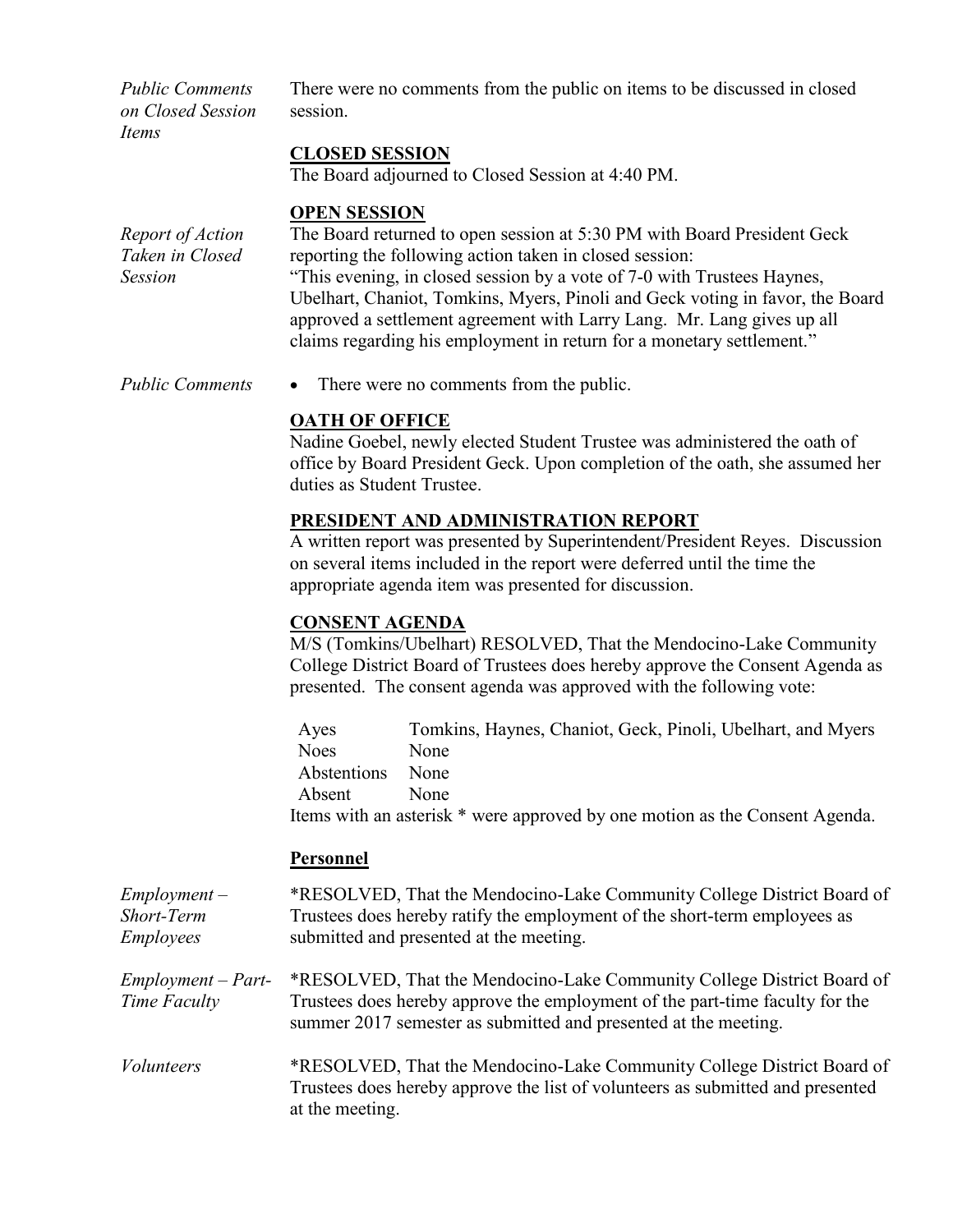| Resignations -<br>Classified                                                                | *RESOLVED, That the Mendocino-Lake Community College District Board of<br>Trustees does hereby ratify the resignation of Lucinda Mosna, Food Service<br>Worker effective May 31, 2017.                                                                                                                                                                                                                                                                                                                                                                                                                                         |  |  |
|---------------------------------------------------------------------------------------------|--------------------------------------------------------------------------------------------------------------------------------------------------------------------------------------------------------------------------------------------------------------------------------------------------------------------------------------------------------------------------------------------------------------------------------------------------------------------------------------------------------------------------------------------------------------------------------------------------------------------------------|--|--|
| Employment -<br>Classified                                                                  | *RESOLVED, That the Mendocino-Lake Community College District Board of<br>Trustees does hereby employ Marianna Cooper and Blanca Nieto, Admissions<br>and Records Specialists effective July 1, 2017; Todd Sorenson, Instructional<br>Assistant - Fine Woodworking effective July 1, 2017; and Benjamin Kohler,<br>Maintenance Technician effective July 10, 2017.                                                                                                                                                                                                                                                             |  |  |
| $Employment -$<br>Tenure Track<br>Faculty                                                   | *RESOLVED, That the Mendocino-Lake Community College District Board of<br>Trustees does hereby employ Heidi Crean, Kimberly Swift, John Rall and<br>Neeka Aguirre effective August 18, 2017.                                                                                                                                                                                                                                                                                                                                                                                                                                   |  |  |
| Employment -<br>Working Out of<br>Classification -<br>Classified                            | *RESOLVED, That the Mendocino-Lake Community College District Board of<br>Trustees does hereby approve the working out of classification compensation<br>for Kristin Bartolomei, Human Resources Specialist, effective May 10, 2017<br>until the vacant Human Resources Technician position is filled through<br>recruitment.                                                                                                                                                                                                                                                                                                  |  |  |
| Administrator<br>Contracts                                                                  | *RESOLVED, That the Mendocino-Lake Community College District Board of<br>Trustees does hereby approve a one-year administrator contract Adan Chaidez,<br>Student Equity, Success and Support Programs effective July 1, 2017 through<br>June 30, 2018 and two-year administrator contracts for Dennis Aseltyne, Dean<br>of Applied Academics; Valerie Jensen, Director, Lake Center; Rebecca Montes,<br>Dean of Instruction; Debra Polak, Dean of Centers (currently working as the<br>Interim Vice President of Instruction); and Amanda Xu, MESA/STEM Success<br>Director all effective July 1, 2017 through June 30, 2019. |  |  |
| Contract<br>Amendment - Vice<br>Presidents                                                  | *RESOLVED, That the Mendocino-Lake Community College District Board of<br>Trustees does hereby approve a salary increase for Eileen Cichocki, Assistant<br>Superintendent/Vice President of Administrative Services and Debra Polak,<br>Interim Vice President of Instruction effective July 1, 2017.                                                                                                                                                                                                                                                                                                                          |  |  |
| $Employment -$<br>Classified<br>$Administrator -$<br>Increase in Number<br>of Months Worked | *RESOLVED, That the Mendocino-Lake Community College District Board of<br>Trustees hereby approves an increase in work year for Janis Wood, Director of<br>Child Development Center from 11 months to 12 months in any year a summer<br>program is offered effective June 15, 2017.                                                                                                                                                                                                                                                                                                                                            |  |  |
| $Employment -$<br>$Classified -$<br>Increase in Number<br>of Months Worked                  | *RESOLVED, That the Mendocino-Lake Community College District Board of<br>Trustees hereby approves an increase in work year for Susan Sopp,<br>Administrative Assistant - Child Development Center from 11 months to 12<br>months in any year a summer program is offered effective June 15, 2017.                                                                                                                                                                                                                                                                                                                             |  |  |
| Management/Super<br>visory/Confidential<br>Tentative<br>Agreement 2017-<br>2018             | *RESOLVED, That the Mendocino-Lake Community College District Board of<br>Trustees does hereby ratifies the 2017-2018 Tentative Agreement between the<br>Mendocino-Lake Community College District and the<br>Management/Supervisory/Confidential employees as presented.                                                                                                                                                                                                                                                                                                                                                      |  |  |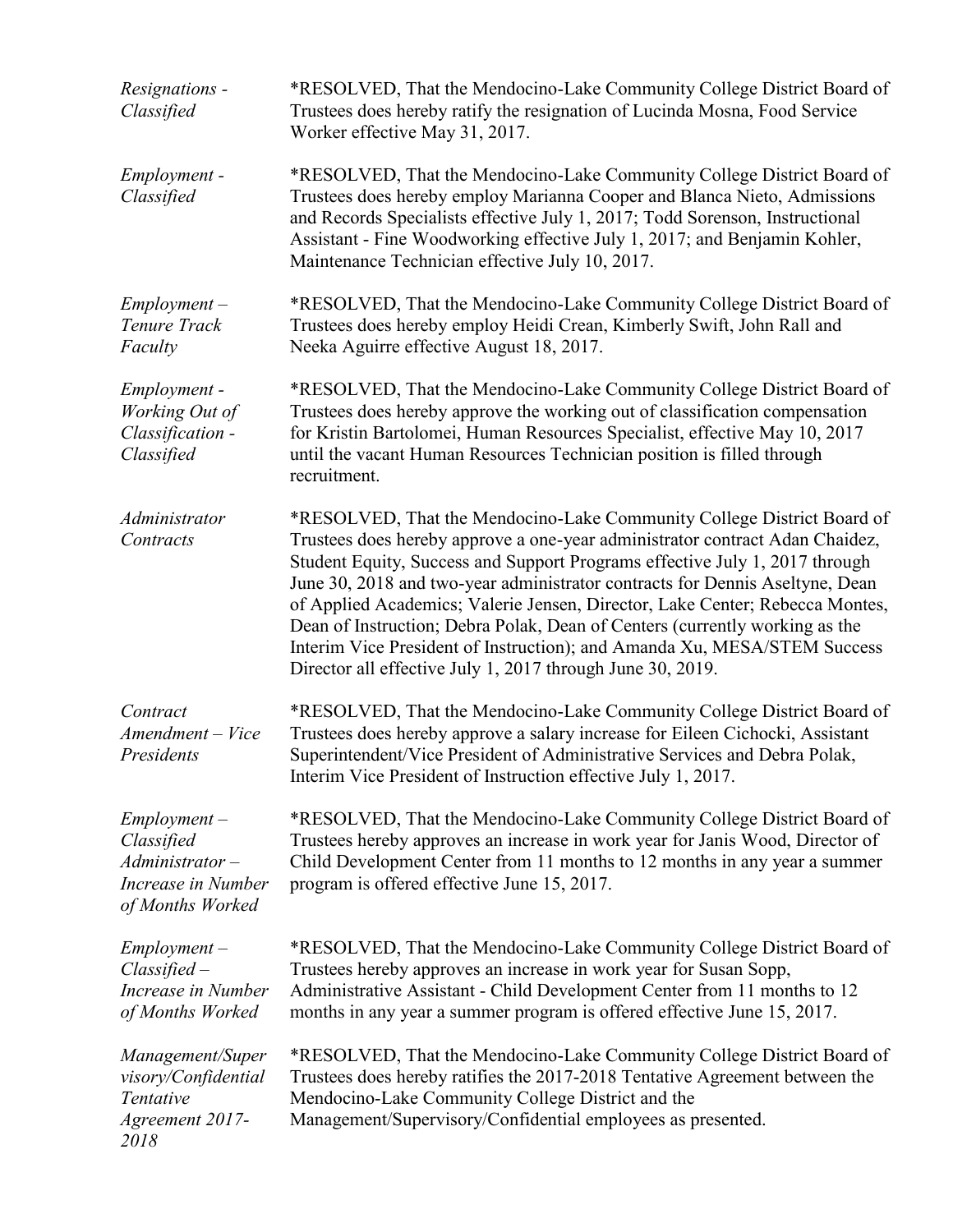| Fiscal Report as of<br>April 30, 2017                                              | <b>Other Items</b><br>*RESOLVED, That the Mendocino-Lake Community College District Board of<br>Trustees does hereby accept the fiscal report as presented.                                                                                                                |                                                                                    |  |
|------------------------------------------------------------------------------------|----------------------------------------------------------------------------------------------------------------------------------------------------------------------------------------------------------------------------------------------------------------------------|------------------------------------------------------------------------------------|--|
| District Order of<br>Priorities for Five-<br>Year Capital Outlay<br>Plan 2019-2023 | *RESOLVED, That the Mendocino-Lake Community College District Board of<br>Trustees does hereby approve the District Order of Priorities for the Five-Year<br>Capital Outlay Plan, 2019-2023 as presented.                                                                  |                                                                                    |  |
| Mendocino College<br>2017-2018 Catalog                                             | *RESOLVED, That the Mendocino-Lake Community College District Board of<br>Trustees does hereby approve the 2017-2018 Mendocino College catalog as<br>presented.                                                                                                            |                                                                                    |  |
| 2017-2018<br><b>Tentative Budgets</b>                                              | <b>ACTION ITEMS</b><br>After reviewing the information provided, the following action was taken:                                                                                                                                                                           |                                                                                    |  |
|                                                                                    | M/S (Tomkins/Ubelhart) that the Board of Trustees of the Mendocino-Lake<br>Community College District does hereby adopt the proposed 2017-2018<br>Tentative Budgets as presented and shown on attachments A through I. The<br>motion was approved with the following vote: |                                                                                    |  |
|                                                                                    | Ayes<br><b>Noes</b><br>Abstentions<br>Absent                                                                                                                                                                                                                               | Tomkins, Haynes, Geck, Chaniot, Ubelhart, Pinoli and Myers<br>None<br>None<br>None |  |
| 2017-2018 District<br>Priorities                                                   | After reviewing and discussing the information provided, the following action<br>was taken:                                                                                                                                                                                |                                                                                    |  |
|                                                                                    | M/S (Tomkins/Ubelhart) that the Board of Trustees of the Mendocino-Lake<br>Community College District does hereby table this agenda item until the next<br>board meeting. The motion was approved with the following vote:                                                 |                                                                                    |  |
|                                                                                    | Ayes<br><b>Noes</b><br>Abstentions<br>Absent                                                                                                                                                                                                                               | Tomkins, Haynes, Geck, Chaniot, Ubelhart, Pinoli and Myers<br>None<br>None<br>None |  |
| <b>Child Development</b><br>Center Contract-<br>Resolution 06-17-<br>01            | After reviewing the information provided and the ensuing discussion, the<br>following action was taken:                                                                                                                                                                    |                                                                                    |  |
|                                                                                    | M/S (Chaniot/Ubelhart) that the Board of Trustees of the Mendocino-Lake<br>Community College District does hereby adopt Resolution 06-17-01, California<br>Department of Education Contract Number CCTR-7142 in the amount of<br>\$146,732.00 as presented.                |                                                                                    |  |
|                                                                                    | Ayes<br><b>Noes</b><br>Abstentions                                                                                                                                                                                                                                         | Tomkins, Geck, Chaniot, Pinoli, Haynes, Ubelhart and Myers<br>None<br>None         |  |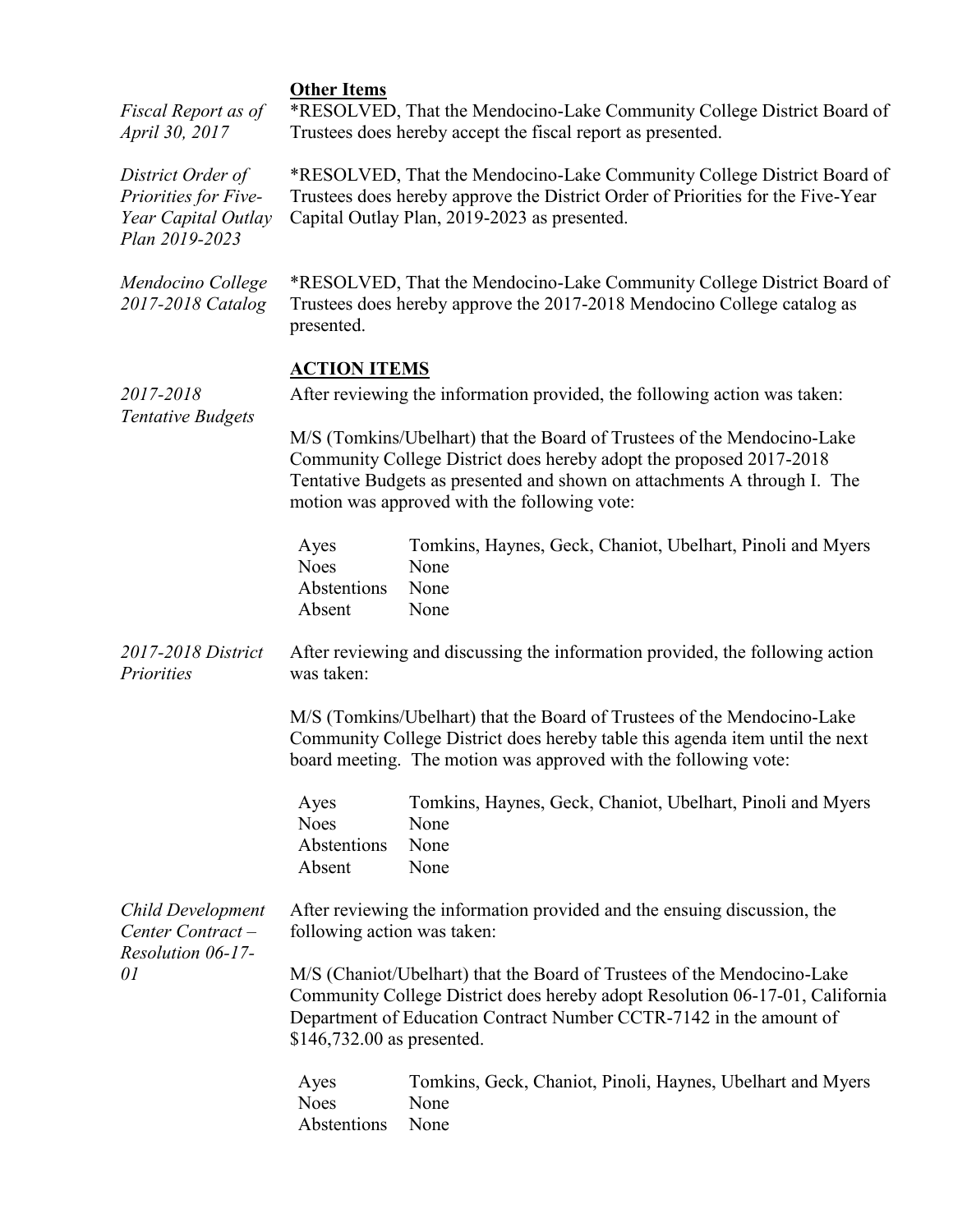|                                                                                                          | Absent                                                                                                                                                                                                                                                                                                                                                             | None                                                                               |  |
|----------------------------------------------------------------------------------------------------------|--------------------------------------------------------------------------------------------------------------------------------------------------------------------------------------------------------------------------------------------------------------------------------------------------------------------------------------------------------------------|------------------------------------------------------------------------------------|--|
| <b>Child Development</b><br>Center Contract-<br>Resolution 06-17-<br>02                                  | After reviewing the information provided and the ensuing discussion, the<br>following action was taken:<br>M/S (Myers/Pinoli) that the Board of Trustees of the Mendocino-Lake<br>Community College District does hereby adopt Resolution 06-17-02, California<br>Department of Education Contract Number CSPP-7290 in the amount of<br>\$202,228.00 as presented. |                                                                                    |  |
|                                                                                                          | Ayes<br><b>Noes</b><br>Abstentions<br>Absent                                                                                                                                                                                                                                                                                                                       | Tomkins, Geck, Chaniot, Pinoli, Haynes, Ubelhart and Myers<br>None<br>None<br>None |  |
| <b>Board Policy</b><br>Revisions – Second<br>Reading                                                     | After reviewing the information provided and the ensuing discussion, the<br>following action was taken:                                                                                                                                                                                                                                                            |                                                                                    |  |
|                                                                                                          | M/S (Chaniot/Pinoli) that the Board of Trustees of the Mendocino-Lake<br>Community College District does hereby adopt the additions and/or revisions to<br>Board Policy 5030 as presented.                                                                                                                                                                         |                                                                                    |  |
|                                                                                                          | Ayes<br><b>Noes</b><br>Abstentions<br>Absent                                                                                                                                                                                                                                                                                                                       | Tomkins, Geck, Chaniot, Pinoli, Haynes, Ubelhart and Myers<br>None<br>None<br>None |  |
|                                                                                                          | <b>INFORMATIONAL REPORTS</b>                                                                                                                                                                                                                                                                                                                                       |                                                                                    |  |
| Mendocino College<br>Foundation, Inc.                                                                    | A written report was submitted by Katie Fairbairn, Executive Director of the<br>Mendocino College Foundation, Inc. as information. She also shared a letter of<br>thanks from an Adopt-A-Fifth-Grader recipient.                                                                                                                                                   |                                                                                    |  |
| Friends of the<br>Mendocino College<br>Coastal Field<br><b>Station and Natural</b><br>Sciences affiliate | A written report by Steve Cardimona was submitted as information. Professor<br>Cardimona was present to address questions from the Board members regarding<br>his report.                                                                                                                                                                                          |                                                                                    |  |
| <b>Constituents Group</b><br>Reports                                                                     | <b>Management/Supervisory/Confidential</b><br>An oral report was shared by Management/Supervisory/Confidential President<br>Fairbairn detailing several initiatives and projects in which members of the<br>Management/Supervisory/Confidential group are currently engaged.                                                                                       |                                                                                    |  |
| <b>Student Housing</b>                                                                                   | Superintendent/President Reyes shared that he and Trustee Geck have been<br>working with the Foundation on the housing issue. A presentation from Derivi<br>Consultants was made at the last Foundation board meeting. Their presentation<br>touched on not only student but employee and general housing as well.                                                 |                                                                                    |  |